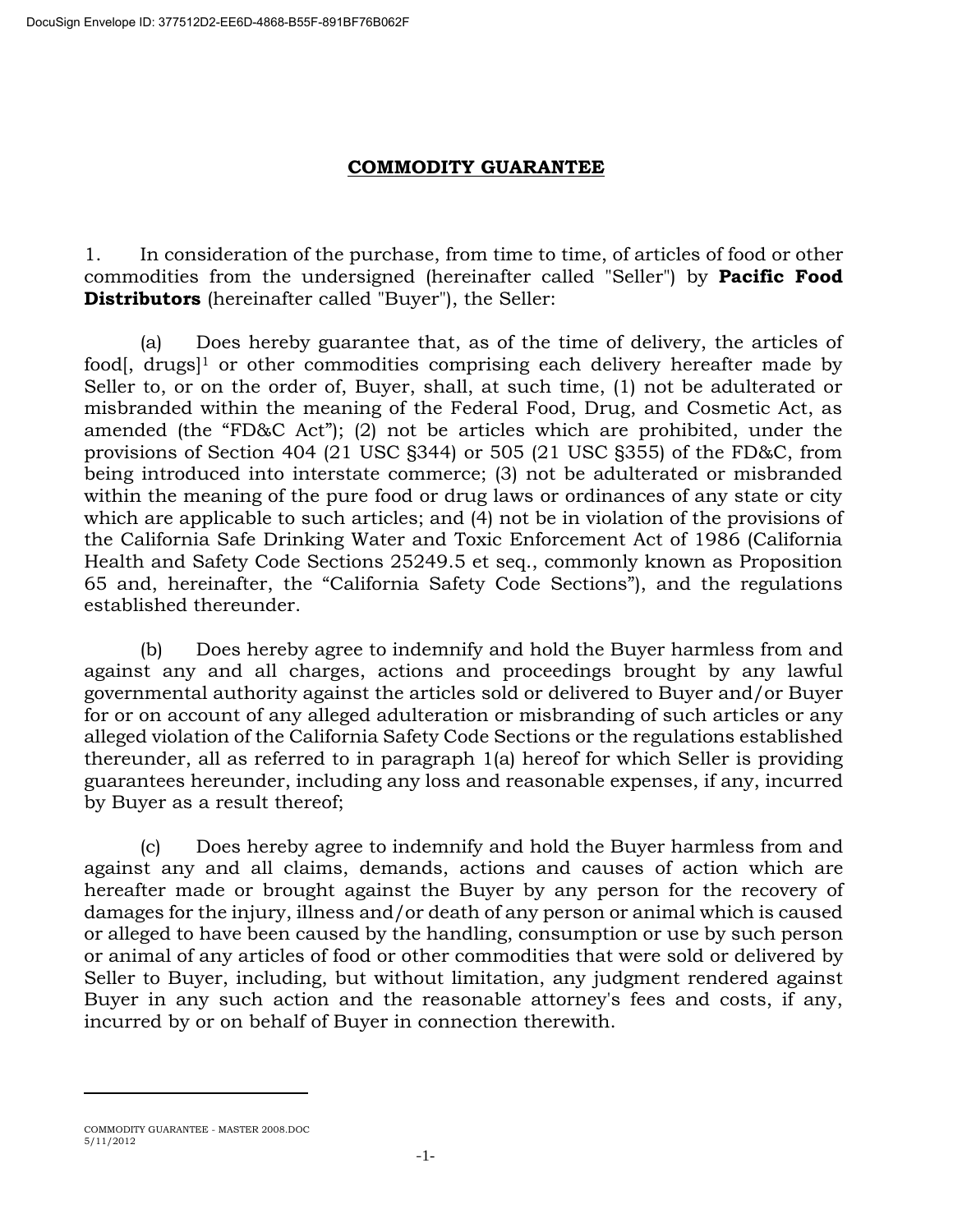(d) Does hereby guarantee that the products sold or delivered by Seller to Buyer have been processed, produced, and packaged in accordance with applicable Sanitation Standard Operating Procedures (SSOP, under [9 CFR 416.11-416.16\)](http://www.access.gpo.gov/nara/cfr/waisidx_06/9cfr416_06.html) and Hazard Analysis Critical Control Points plan requirements (HACCP, under [9 CFR](http://www.access.gpo.gov/nara/cfr/waisidx_06/9cfr416_06.html)  [417\)](http://www.access.gpo.gov/nara/cfr/waisidx_06/9cfr416_06.html).

2. This guaranty is executed by Seller upon and subject to the following conditions:

(a) With respect to paragraph 1 above, Seller does not guarantee against any articles becoming adulterated or misbranded or otherwise failing to comply with the California Safety Code Sections (and regulations) after the time of delivery to Buyer, and where the adulteration, misbranding or other failure to comply is not caused by any act or failure to act on the part of Seller; provided, that any such adulteration, misbranding or failure to comply which is found to exist after delivery, and which is caused by any defect in the processing or packing of such articles by the processor or packer thereof, by the defective condition of any raw materials used in the processing or packing of such articles or by any defect in the container in which the articles are packed, shall be regarded as having existed at the time of delivery for the purposes of paragraph 1 above; and provided, further, that in those cases in which an article is shipped under Buyer's brand label, Seller's responsibility or liability for misbranding shall be limited only to that resulting from the failure of the article to conform to the written purchase specifications or label furnished in advance by Buyer to Seller, but Seller shall not be responsible or liable for such misbranding if Buyer insists upon the use of Buyer's brand label after Seller has notified Buyer, in writing, of the defects of the label giving rise to any such liability;

(b) With respect to paragraph 1, the indemnity provisions therein contained shall be operative only if Seller receives reasonable notice from Buyer of the seizure of subject articles or the service upon Buyer of process in respect of any proceeding or action, as the case may be;

(c) With respect to paragraph 1, the indemnity provisions therein contained shall not be applicable to any loss or liability in connection with any claim, demand, action or cause of action which relates to the injury, illness and/or death of any person or animal if and to the extent it is established that such injury, illness and/or death was caused by the negligence or intentional misconduct of Buyer and/or such person and/or from a cause or causes beyond Seller's control.

COMMODITY GUARANTEE - MASTER 2008.DOC 5/11/2012 3. Any guaranty that may have heretofore been given by Seller to Buyer which relates to the subject matter hereof is hereby revoked and this guaranty shall not be deemed to be modified or otherwise affected by any agreement hereafter entered into by Seller and Buyer unless specific reference to this guaranty is therein made. This guaranty shall continue in effect with respect to all articles of food and other commodities purchased or ordered by Buyer from Seller prior to the receipt of

-2-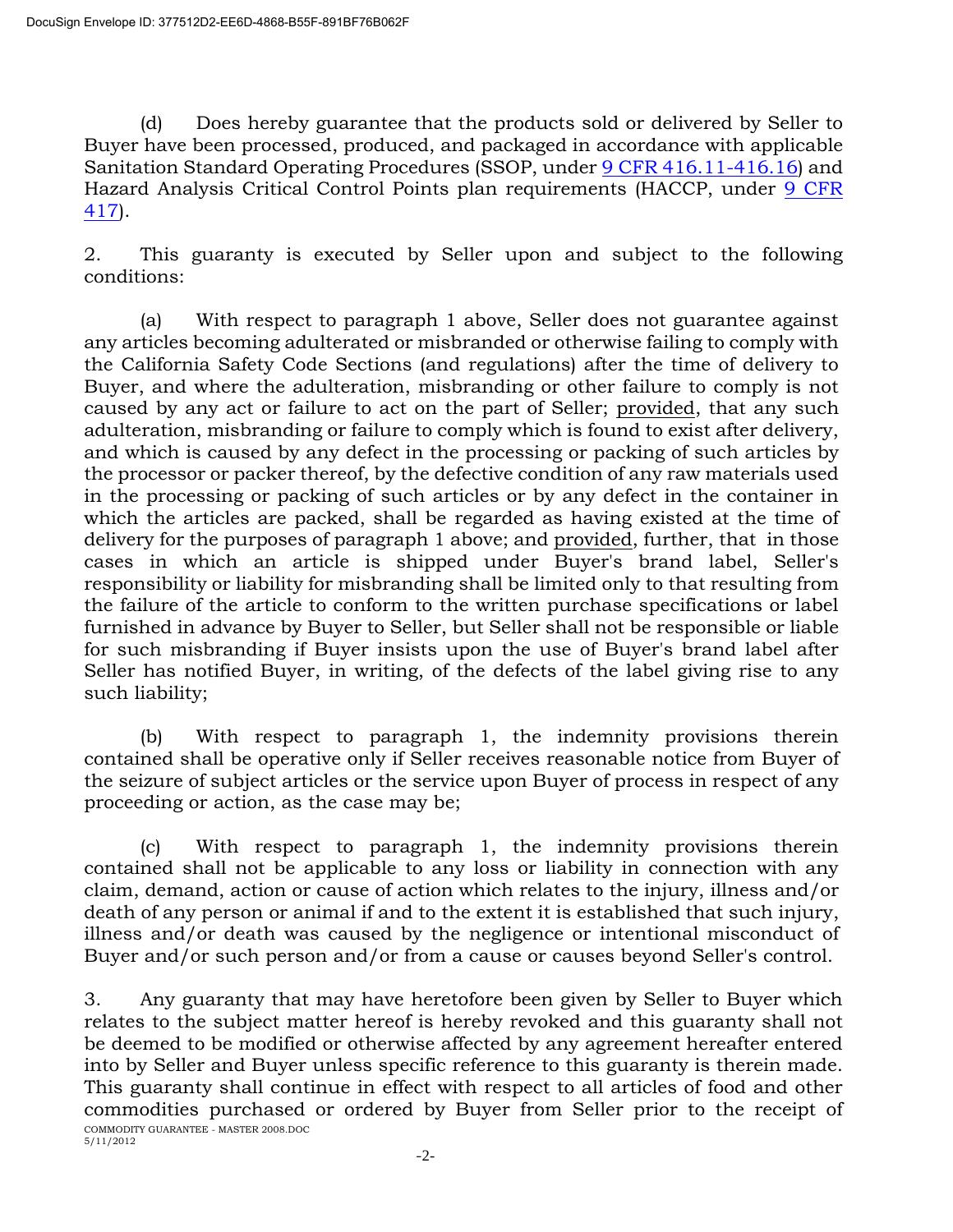written notice of its revocation by Buyer at the address set forth below, or such other address as may be designated in writing by Buyer to Seller. Notice of the acceptance of this guaranty is hereby waived by Seller.

4. This guaranty shall be governed by, and construed and interpreted under, the laws of California.

Dated: January 4, 2021

Address of Seller:

FOSTER POULTRY FARMS PO BOX 457 Livingston, CA 95334

| DocuSigned by:  |
|-----------------|
| 'Iom Bower      |
| B4AF88CCEF7D41F |

 Tom Bower SR VP of Supply Chain

SELLER

Address of Buyer:

Pacific Food Distributors 12300 SE Carpenter Dr. Clackamas, OR 97015

Attn: Natalie Wood